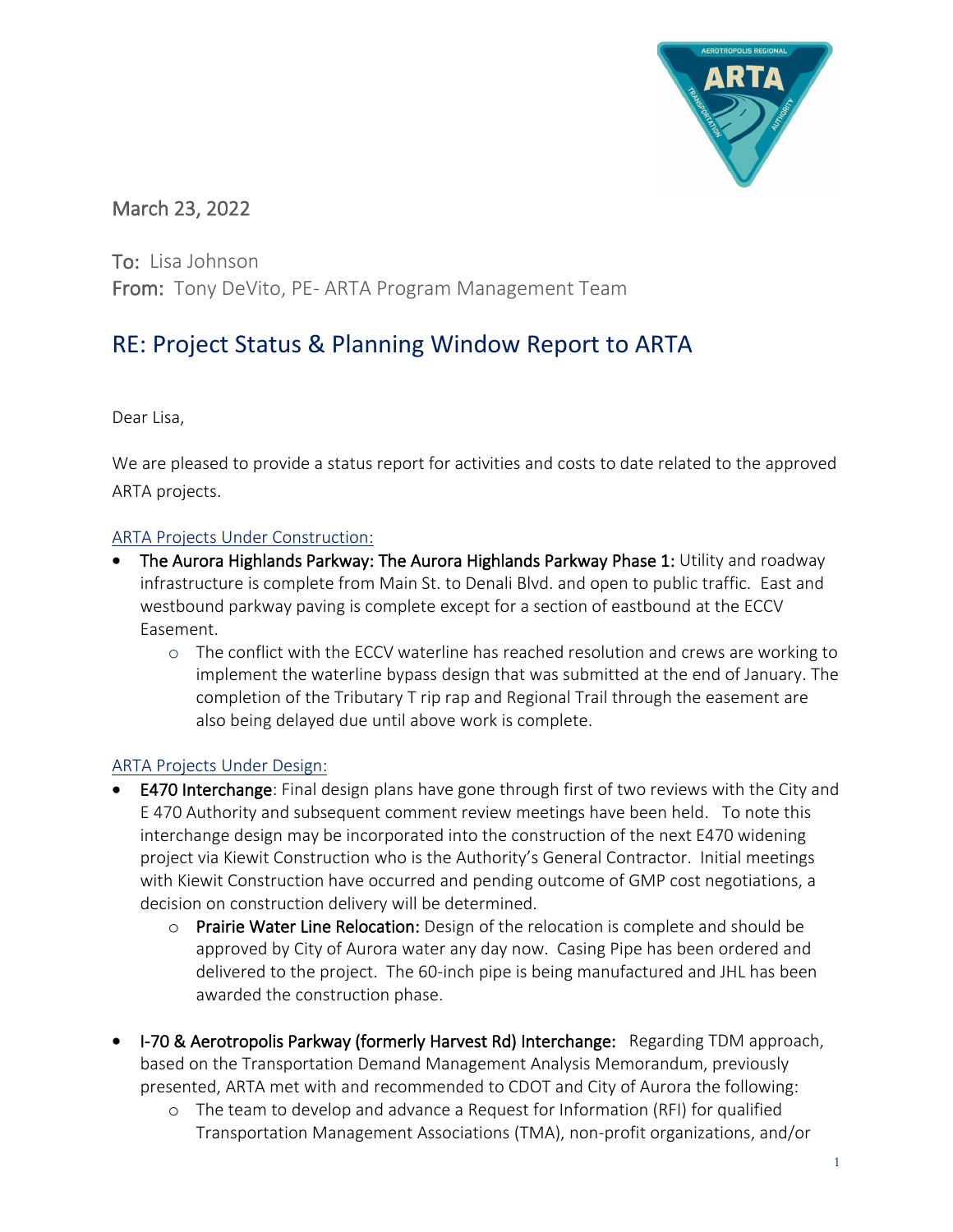

consultants to present feasible ideas for program systems to advance TDM approaches at the I-70/Aerotropolis Interchange area. The RFI could include a series of questions developed jointly by ARTA, CDOT and the City of Aurora. Responses to the RFI would help ARTA, CDOT and the City of Aurora understand potential paths forward from those directly in the industry that have been successful implementing TDM programs.

Roadway and bridge designs continue to progress and Interchange plans are at 95% and have gone through a CDOT Final Office Review, (FOR). Aesthetic approach to the interchange is being finalized and incorporated into the design set.

- Aerotropolis Parkway (Harvest Rd) I-70 to 26<sup>th</sup>: Roadway design from I-70 Interchange to 26<sup>th</sup> are under way in full design. Railroad structure crossing design is complete and final railroad approval and utility relocations will be critical path for this phase.
- Aerotropolis Parkway (Powhaton Rd) Design (26<sup>th</sup>-48<sup>th</sup>): Conceptual design completed with emphasis to look at intersection options that best connects 26<sup>th</sup>, TAH, Harvest and Powhaton. Following the feedback from numerous meeting with the City of Aurora Traffic, including analysis of a diverging diamond grade separated intersection, the City is reassessing traffic data projections. While waiting on this updated data, final design of the parkway from 26<sup>th</sup> to 48<sup>th</sup> has commenced with emphasis on SUE. Anticipated final design completion is Spring 2023.
- 26<sup>th</sup> Avenue Main St to Harvest: Conceptual design has completed with an established plan and profile grade from E470 to Aerotropolis Pkwy. Final design has commenced with an anticipated 12-month duration. Anticipated final design completion is Spring 2023.
- 48<sup>th</sup> Ave (E470 to Aerotropolis Parkway): Conceptual and final design of this project has just been contracted and is expected to take 15 months for completion.
- 38<sup>th</sup> Avenue: The project has been split into three phases (1. Piccadilly-Tibet; 2. Tibet-E470; 3. Odessa -Piccadilly) to expedite plan approval and facilitate potential construction (by others) of the portion between Piccadilly and Tibet. Phase two Infrastructure plans have been submitted to City of Aurora for review and design team is responding to comments received. Phases three preliminary design plans are 90% complete with outstanding design items related to the First Creek crossings coming to a standstill between CCD and COA on type of structure. ARTA is scheduling meetings with both cities to hopefully help move decision. Paving of Phase 1 was started by Majestic's Metro District and now is completed.